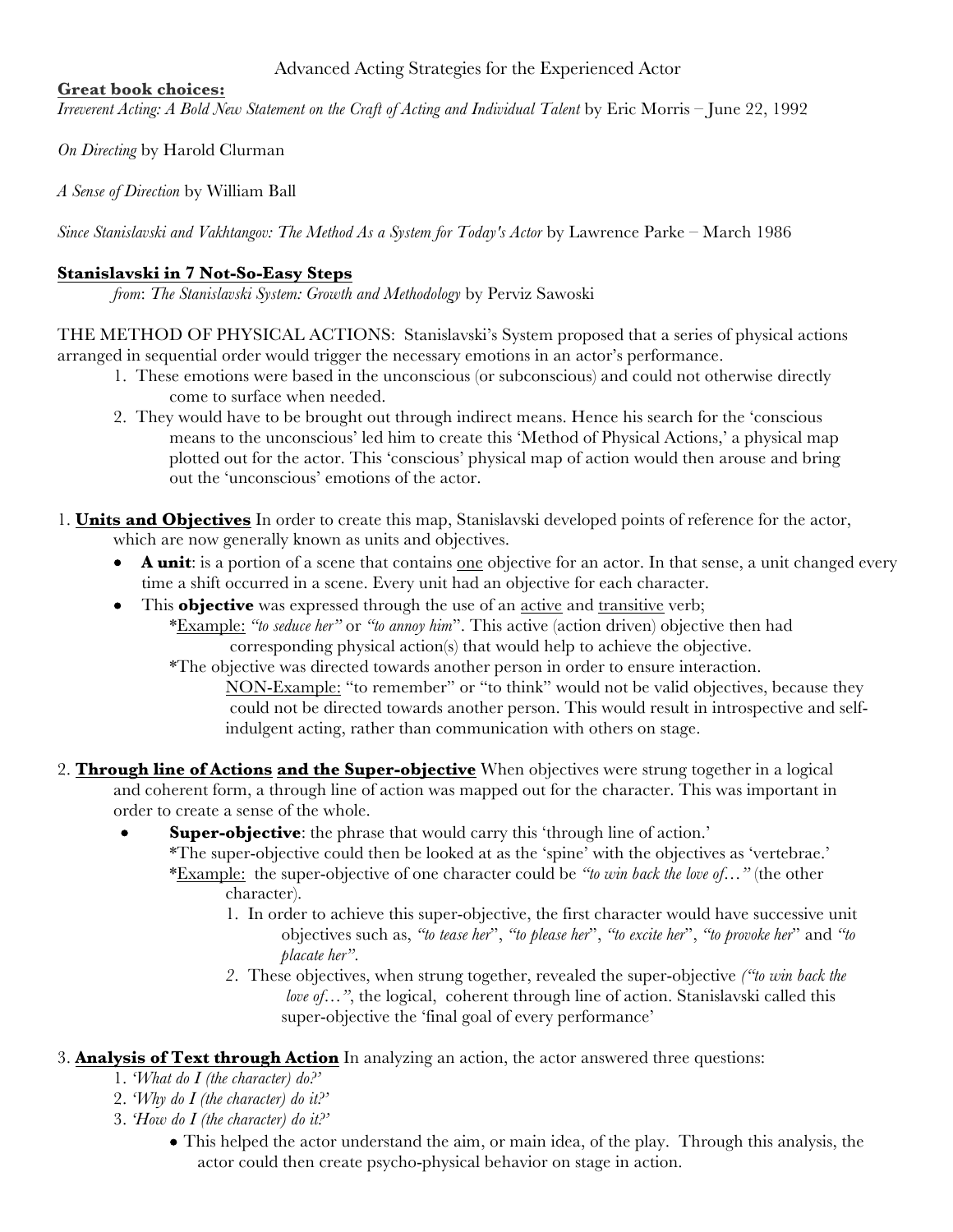- 4. **Truth, Belief & the '***Magic If***':** Stanislavski stated that truth on stage was different from truth in real life.
	- This was an important factor in acting, especially so in realism where the aim of the actor was to create the appearance of reality or 'truth' on stage.
	- **The Magic** *If*: The problem was then creating the appearance of reality for the spectator. Stanislavski's answer to this problem was in the creation of the 'Magic If.'
		- o The actor tried to answer the question, *"If I were in Macbeth's position, what would I do?"*
		- o Thus, the character's objectives drove the actor's physical action choices. Through the stimulus of the powerful 'if,' an actor could make strong theatrical choices that would appear to the audience as real, true and believable. In Stanislavski's opinion, the actor who had the ability to make the audience believe in what he/she wanted them to believe, achieved 'scenic truth.'
		- o **Scenic Truth:** Stanislavski defined 'scenic truth' as that which originated 'on the plane of imaginative and artistic fiction.' The success of this scenic truth, according to Stanislavski, then constituted 'art' on stage
- 5. **Imagination**: Stanislavski cautioned actors that knowledge and application of his techniques was only useful to an actor if accompanied by a fertile imagination. There is no such thing as *actuality* on the stage. Art is a product of the imagination, and the aim of the actor should be to use his technique to turn the play into a theatrical reality. The more fertile the actor's imagination, the more interesting would be the choices made in terms of objectives, physical action and creating the given circumstances around the character.
- 6. **Subtext**: refers to the meaning lying underneath the text/dialogue. This subtext would not be spoken, but rather, interpreted by the actor through intonation, gesture, body posture, pauses or choices in action. Thus, through the actor's imagination, the subtext 'spoke' to the audience. For Stanislavski, subtext added texture and richness to an action. According to him, even a truthfully executed action would fall flat without subtext. The spectators would want to be involved in the causes of the character's behavior, emotions and thoughts.
	- Example: *Jane accidentally runs into Tom, whom she finds extremely annoying. Social necessities oblige her to be pleasant to him, while underneath she wants to get as far away from him as possible. Here, the text that contains polite and pleasant dialogue conflicts with what is going on underneath, which is the first character's objective, her desire to get away from the second character.*
		- The spectators see the duality of behavior in the first character. They see her performing pleasantries for the second character's benefit, and also see her discomfiture at being in the encounter. This discomfiture is conveyed to the spectators through body language, gestures, intonation, glances or pauses in speech.
		- This leads to another observation regarding subtext -- Subtext makes the audience complicit in the behavior of the actor displaying subtext. The spectator and the character share a secret that the other character in the scene does not. This increases the spectator's involvement, holding the spectator's interest much more than just a superficial interpretation of the text would. An important point to note is that **subtext and text/dialogue may or may not be consistent with each other**, **but subtext must always be consistent with the objective**.
- 7. **Motivation:** Stanislavski insisted that an actor was either driven by emotions or by the mind to choose physical actions. This in turn aroused the 'will' of the actor to perform the given actions. 'Motivation' looks backwards into psychology and the past, while 'objective' looks forward towards an action.
	- Motivation then becomes extremely important in psychological realism which is based on subtext and hidden meanings.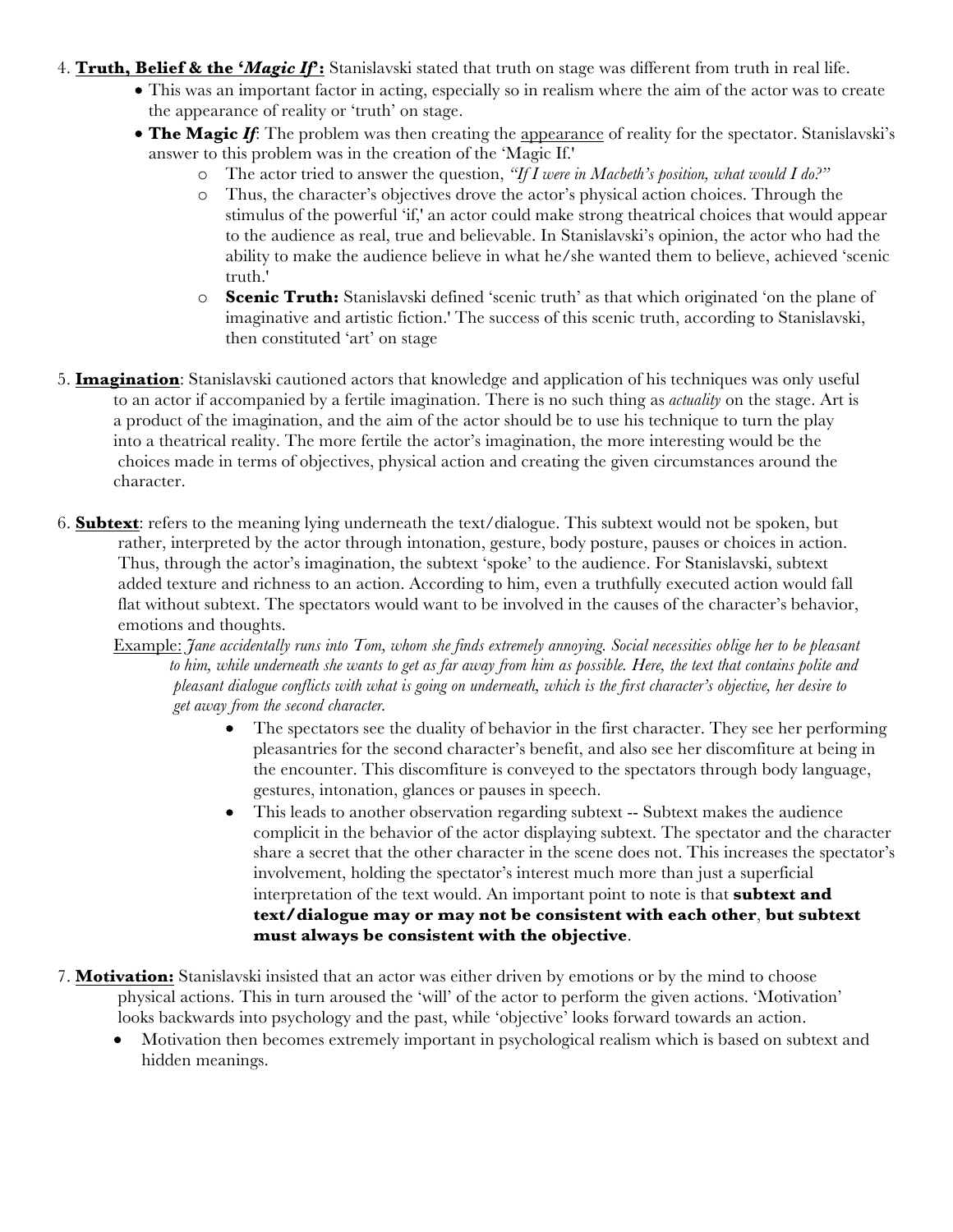# **Improv Games and the Methodology Behind the Game --** *From the New York Film Academy:*

Acting exercises are a key to success for any actor. They keep your mind and body sharp during those times when you're not working. Hopefully, you'll use some of these and apply them to your craft.

### **Public Solitude**

The student will play out their morning routine in the studio as if they were alone. Wake up, brush and floss, call a friend, make their bed, etc. It should be as close to reality as possible. Have them bring in their posessions and set up their living space. (In the interest of time, limit each student to 20 minutes.)

*Why? Public solitude is the artificial sense of privacy. Humans don't behave the same way if other humans are watching. The goal of this acting exercise is to forget the audience exists*.

#### **Repetition**

Two students will stand on opposite sides of the room, facing each other. One makes a simple observation about the other: "You're wearing a blue shirt." The other student simply repeats it: "I'm wearing a blue shirt." They repeat that same statement *until they feel they have to* change the statement.

"Stop looking at my shirt!"

"Stop looking at your shirt?"

And so on. *They must keep repeating.* Don't let them stop and think of something to say, just repeat.

*Why? Repetition helps a student to "get out of their head." They must act on their impulses instead of logic or wit. It also trains the student to pay acute attention to their scene partner.*

#### **Observation**

Observe a complete stranger for few minutes. Describe his or her behavior. Are they sitting, standing, walking? Who do you think they are? How are they feeling? What are they doing? Reading a book, waiting for someone, having a conversation? (Note: Don't let them notice you. It will ruin the exercise.)

*Why? Acting is behavior, nothing more. The better you become at reading someone else's behavior, the better you will react to it* 

### **Music**

Choose a theme song for your character. Is it classical, or contemporary? Does it have lyrics, or is it instrumental? Is it fast, or slow? If your character were a piece of music, what would they sound like?

*Why? A simple yet effective acting exercise. After you've chosen a piece of music, put it on your iPod and play it just before a performance.*

#### **Circle of Concentration**

*Immediate Circle:* Choose a location and get comfortable. Imagine that there's a circle around you, about 10 feet in diameter. Your task for the next five minutes is to concentrate only on the objects within that imaginary circle. How would they feel, or smell? How heavy are they? What color?

*Intermediate Circle:* The rules are the same, but the circle enlarges. This time it's the whole room. Do another five minutes.

*Distant Circle:* You might want to go outside for this one. Now the circle is as large as a house. Do another five minutes.

If your attention moves outside the circle, gently move it back. Don't feel discouraged. Not only is it unhelpful, it isn't within the circle. So you're not allowed to think about it.

*Why? Concentration is very important for an actor. When playing a scene, you must reject the stimuli you're experiencing as an actor in favor of the stimuli of the character. In other words, you must see what your character sees.*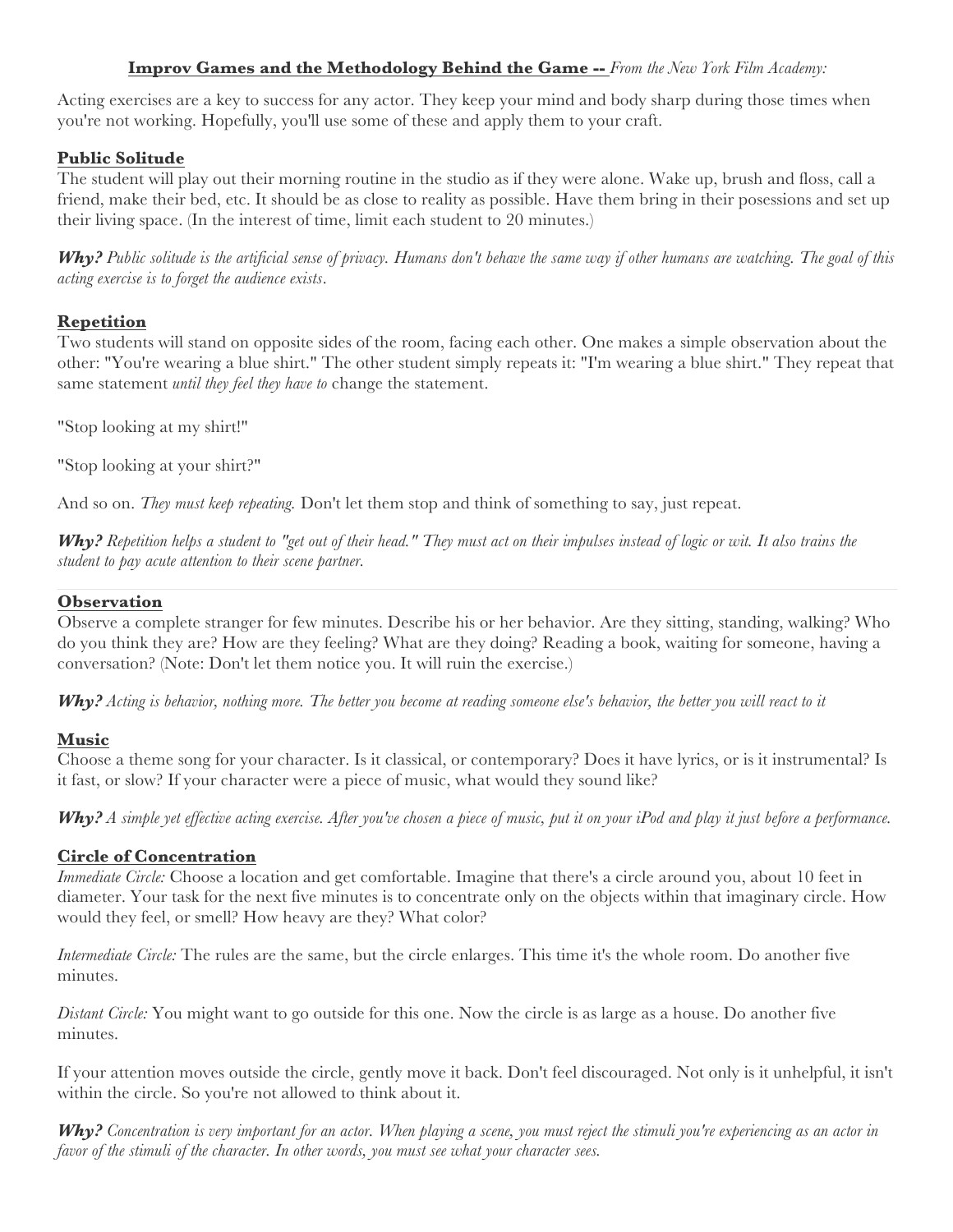# **Research**

Research your character's life. Down to the last detail. How old are they? What do they do for money? Where do they live? What color fingernail polish do they wear? Are their parents alive? If not, what happened? Write everything down. Be specific.

*Why? Not so much an acting exercise, more like homework. But the more you discover about your character's circumstances, the better you are able to answer the question: "If I were this character, how would I behave?"*

### **Picture-ization**

Right now, vividly recall an event from your character's past. See it play out in front of you like a movie scene. Be specific. As the scene plays out, move from third person to first person. Put yourself in the scene. Become your character.

*Why? This acting exercise will help you to "own" your character. Their experiences become your experiences. It's also quite a workout for the imagination.*

# **Finally, Some Animal Imagery and Eric Morris from his book,** *Irreverent Acting***.**

### **Zoo Stories: Using Animal Imagery** By Jean Sciffman

Sometimes playwrights apply animal images to their characters, and the actor would be well-advised not to ignore these helpful clues. Tennessee Williams describes Blanche as a moth, Stanley as "feathered male bird among hens," and Mitch as a "dancing bear" ("A Streetcar Named Desire"); not only is Maggie a Cat on a "Hot Tin Roof" but Big Mama is described as a "an old bulldog" who comes onstage like a "charging rhino," Big Daddy smiles wolfishly and has a barking laugh, and one of the daughters enters like a mad monkey.

Shakespeare, too, imagined animals when he wrote. Iago refers to Othello as an "old black ram." In "King Lear," Goneril is described as a kite (bird of prey) and serpent, Goneril and Regan as pelicans. Lear describes himself and Cordelia as little birds in a cage, and Gloucester calls himself a bear tied to a stake. In "Henry VI" and Richard III, Richard is described variously as a toad, rooting hog, crab, boar, and bottled spider. When British actor Antony Sher played Richard, he used crutches, and with long tendrils of cloth hanging from his elbows, he looked like he had six legs when he bent over.

Humans are animals, too, so just as actors observe themselves and others when creating roles, so can they broaden their palettes by observing animals closely and absorbing what Southern California–based actor James Newcomb calls an animal's "essence."

Newcomb has been playing the humpbacked king for several years now at Oregon Shakespeare Festival, starting with "Henry VI Parts I and II" and proceeding to this season's "Richard III," in which I saw his stunning performance.

Like Sher, Newcomb uses crutches. "That automatically gives an insectlike look," he says. But unlike Sher, who was specifically going for the bottled-spider metaphor, and who scuttled across the stage like a bug before beginning his first speech, Newcomb wanted to incorporate as many of the textual animal images as he could. When he leans over his crutches and lowers his head, he feels like a boar. When he kneels with the crutches, he appears crablike. And there are times when he feels like a praying mantis, using his crutches to grab someone in the same way that a praying mantis grabs its mate and eats it. He also moves quickly, stops quickly, and appears to glide. "When you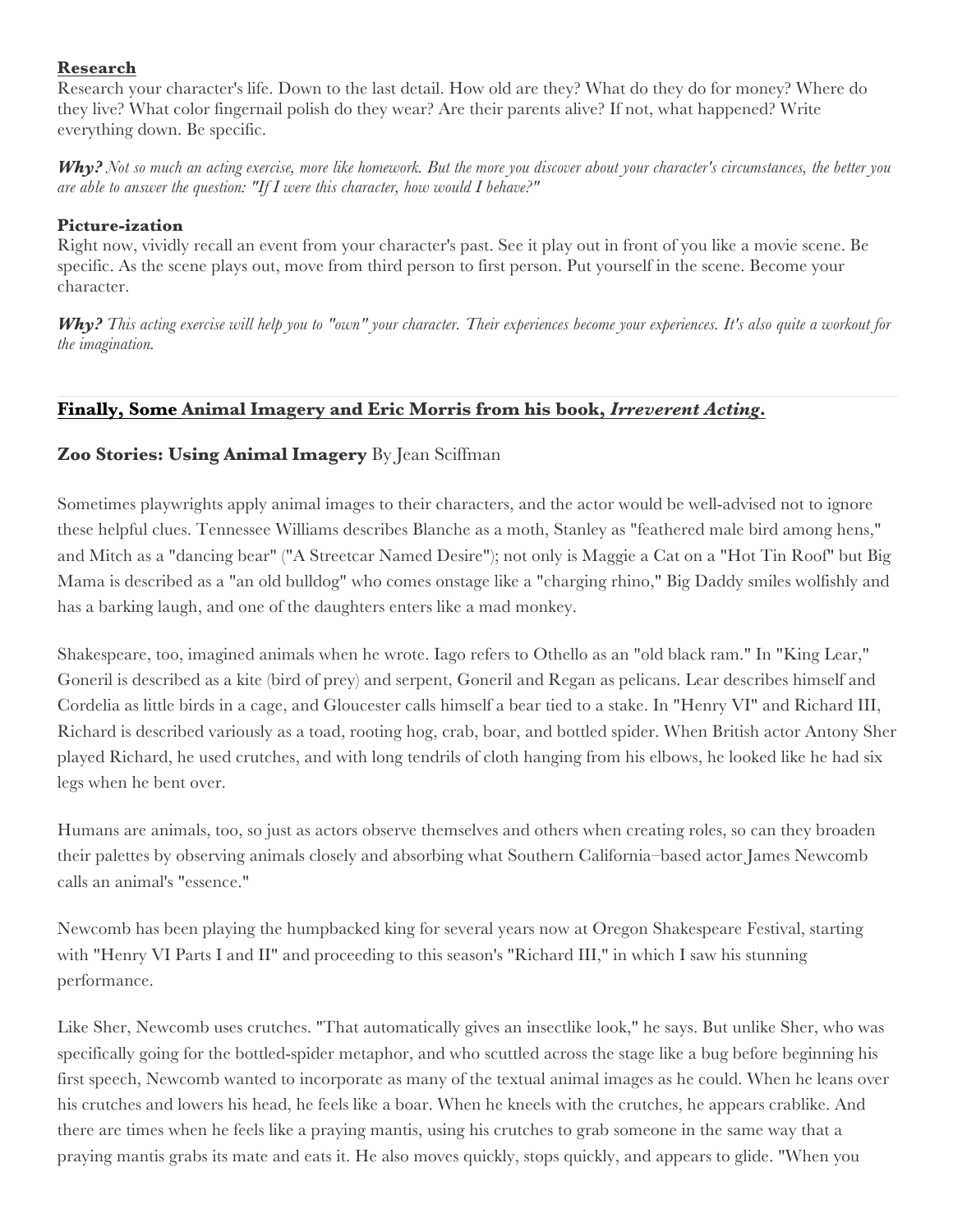watch a centipede moving with all those legs, they're all moving in sequence like a conveyor belt that draws the animal forward," he says. "I try to keep my head as still as possible. With those insects I've observed that their heads stay still and their legs move independently."

Newcomb says his animal images evolved organically as he was preparing for the role. But he has made a steady habit of observing animals and filing away the images in his mind for future reference. He remembers seeing a dead potato bug on the sidewalk being consumed by ants. "I was struck by how alone the little bug was," he says. "I thought, 'It's kind of a metaphor for what Richard does--control, dominate, and devour.' I see him as a predator, someone who devours any obstacle in his way. That image [of ants devouring the lone bug] stuck with me in [preparing for] the role."

He recently observed a three-legged squirrel, noting that it didn't curl up and die or feel sorry for itself. It pulled itself along on its front legs "like a Civil War amputee on a sled...doing what it would do anyway to the best of its ability," creating another useful image for the deformed but determined Richard and perhaps some role in Newcomb's future.

"I'm not so much trying to specifically copy an animal's movement, but more to empathize with the essence of what it is to be that animal and incorporate that into a holistic dynamic," adds Newcomb. "I've been thinking a lot about the role of empathy in the process [of creating a character], whether in animal imagery or even the quality of light or water. If you have a kinetic sense of empathy...you can incorporate that into the texture of whatever role you're playing, to enhance the character. What is it to be a drop of water? I know it sounds New Age–y, but I've been thinking more and more about it." The more empathy we can generate--for people, animals, plants, objects--the more we can contextualize our characters as humans, not monsters or things. The ramifications of that mindset go well beyond the world of theatre.

In his book "Irreverent Acting" (Putnam, 1985), Los Angeles acting teacher Eric Morris writes about working on the role of Eben in "Desire Under the Elms" and having trouble accessing the animal quality of O'Neill's character. He ended up spending three hours a day, three days a week at the Los Angeles Zoo observing the gibbons and then the gorillas--their rhythms, their limitations, and more--for a year, until he practically mind-melded with the apes. "Achieving the 'spine' of that animal and translating it into human behavior fulfilled not only the physical character elements [of Eben] but the emotional ones also," he writes. "I felt close to the earth, and even my thought and speech patterns slowed and faltered."

In his classes at University of California, Irvine, professor Robert Cohen (who noted some of the animal images mentioned in the first two paragraphs of this article) occasionally uses animal exercises. But he also knows the danger of letting that aspect of the role--or any one aspect of any role--dominate too much. "If you say, 'This character's a bear,' and miss other things, you're playing it like a bear at a carnival or a costume party," he explains. He also observes that there can be repercussions: In a production of an Indian epic, one actor was directed to play his character like a monkey, which outraged the local South Asian Indian community. "[Animal images] are useful at getting to a certain kind of animalistic level," he says. "But if that's all you get, then you're playing a stereotype."

When I talked to him, Cohen had just returned from seeing Robert Wilson's production of "The Fables of La Fontaine" at the Comedie-Francaise in Paris. In that play, all the actors portray animals: lion, crow, frogs, birds. "It shows the anthropomorphic values you can convey through animals," says Cohen. Interestingly some French